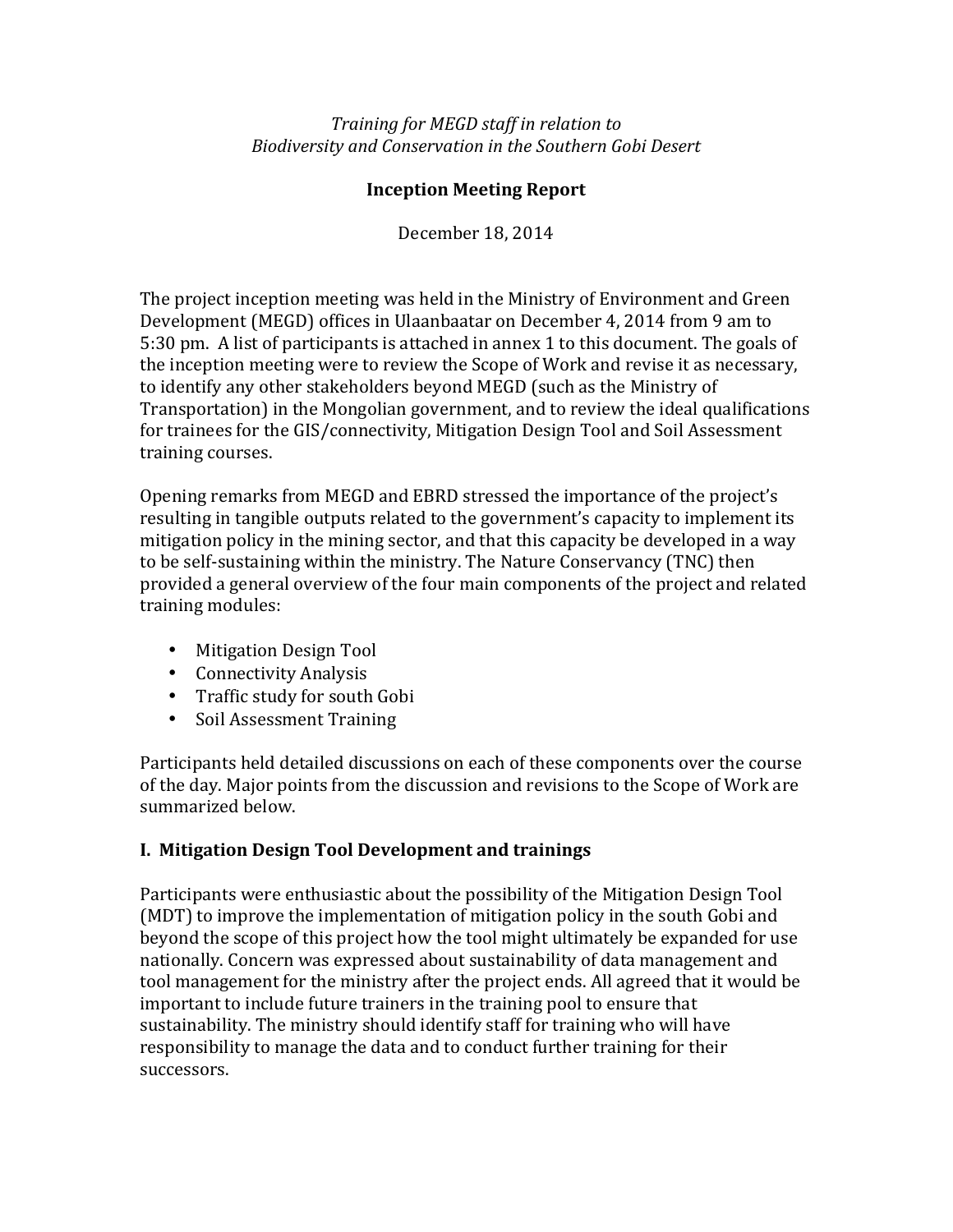There was discussion about whether and how the tool would apply to existing mines. The desktop version of the tool can conduct an assessment of old and existing mine sites. The web tool is designed for anticipated projects, to best address the avoidance opportunities. The decision of how and when to include the current mining portfolio is up to the ministry and will not affect the project component directly.

A robust discussion took place on the potential to include groundwater impacts and other ecosystem services in the MDT. The current ecoregional assessment for the south Gobi provides information on ground water dependent systems that can serve as benchmark to assess potential mining related impacts to ground water. But a complete assessment of ecosystems services was not included in TNCs Gobi Development by Design analysis. TNC advised that including ecosystem services would add significantly to the cost and complexity and could not be done without significantly reducing other activities in the project.

The trainings (activity  $4.1$ ) cannot occur until after the tool is developed. Therefore the two trainings on the MDT will take place in the  $13<sup>th</sup>$  month of the project. The timing of deliverables has been adjusted in the deliverables table (Annex 2) to reflect this necessary change.

The first training will be an intensive, in-depth understanding of the tool and training of trainers. The second will be conducted by graduates of the first training (Dr. Bolarchuluun, supported by TNC Mongolia) and will be focused on practical end-users of the tool. The narrative for activity 4.1 in the Scope of Work should be amended to remove reference to QGIS and be replaced by desktop GIS (i.e. ArcGIS/QGIS), as training will be broader and include ArcGIS.

The ministry requested Trimble GPS equipment to support the use of the MDT. This equipment assists in identifying a mining footprint in the field and in uploading shape files. This equipment is not in the current project budget. EBRD noted they would review procurement requirements and whether this request could be accommodated. The additional budgetary impact would be offset by reductions in the traffic study (Task 3) see below.

### **II. Connectivity Analysis and training**

The connectivity analysis conducted by TNC will focus on khulan needs in the eastern part of the south Gobi. MEGD requested that the analysis work could inform design of mitigation features along several major transport corridors currently in development.

TNC presented on the Circuitscape software tool designed by Brad McRae to assess connectivity options in the landscape. The Circuitscape training will replace the more general GIS/Connectivity syllabus proposed in the Appendix to the original Scope of Work. Ministry officials requested two different types of training: One,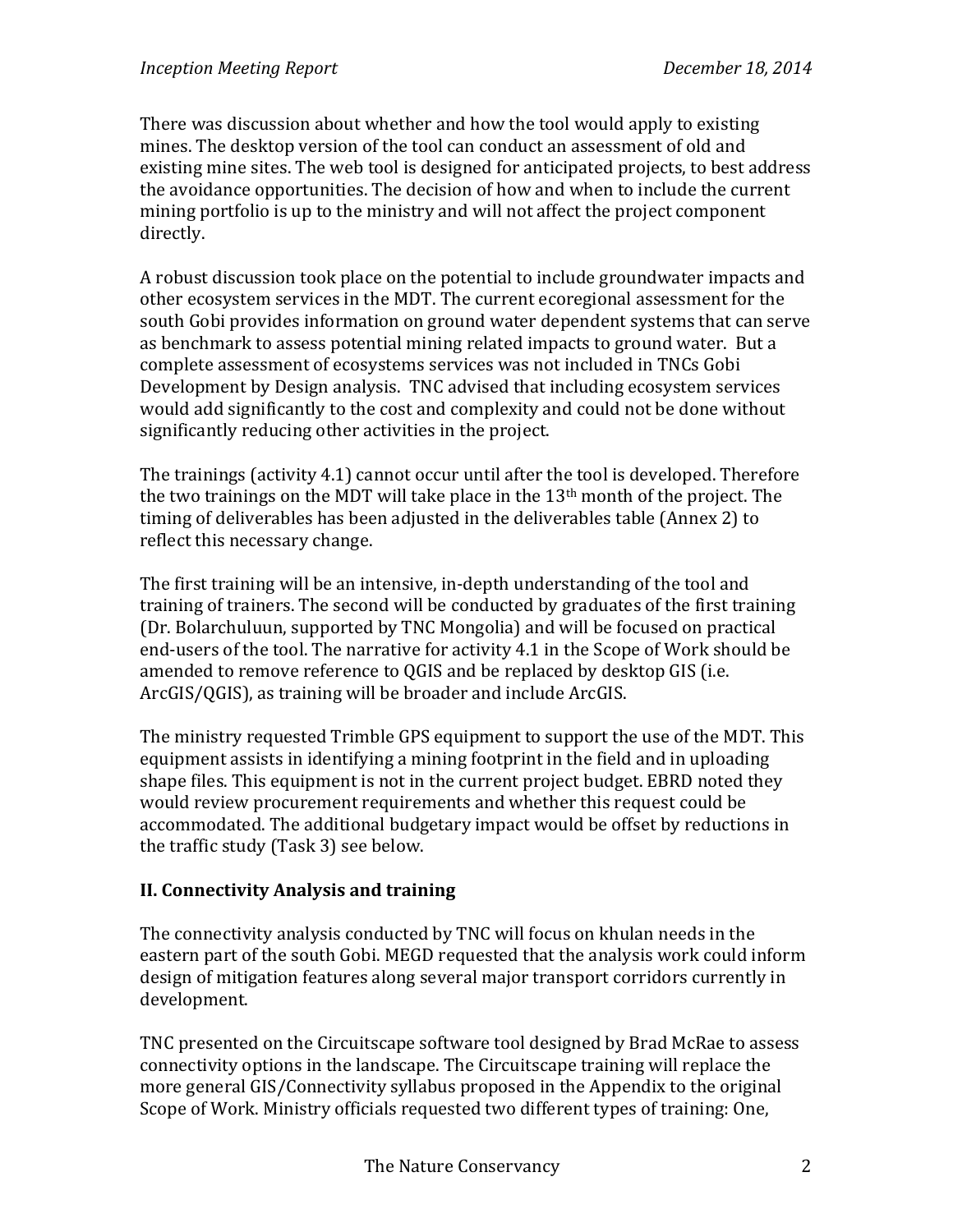more conceptual training for MEGD managers to understand the capacity and general application of the program; and a second, technical training for graduatelevel GIS experts in the ministry. TNC emphasized that those with advanced GIS training at the graduate level would benefit most from this training. It would also be helpful if the education and experience level of trainees could be provided to the trainer well before to the training so that the syllabus can be adjusted to their level of expertise.

The training courses are still planned for 2 days each, but will need to be extended for an additional day at some increase to the budget.

The Scope of Work should be revised to delete reference to the GIS connectivity training (in 4.2) and replace it with the more specific Circuitscape training. The Circuitscape training needs to be take place after the data inputs and outputs are available for it to be a meaningful exercise. Data inputs and outputs deliverables can both be achieved by month 6 of the project. The timing for the trainings would there be more appropriate if moved to the  $7<sup>th</sup>$  month of the project. The timing of deliverables table (see Annex 2) has been amended to reflect these changes.

Some ministry officials expressed concern that movement of most species of concern is random, not in discrete pathways, and therefore the Circuitscape analysis might prove of limited use. If migratory movements are truly undefined it will be challenging to introduce mitigation measures for impacts from linear infrastructure.

### **III.** Traffic study

Current studies on linear infrastructure take into account impacts on livestock, but MEGD emphasized there is a need to focus on wildlife impacts that this study will address. MEGD chairs an inter-ministry (MEGD and Infrastructure) Working Group that will be the chief point of contact and stakeholders for project staff on this component. 

MEGD suggested that considerable work had been done by the current Working Group and others since the Terms of Reference for the project were initially drafted. This work obviates the need for some of the components proposed for the study. A follow up consultation with the Working Group and Ministry of Roads and Transportation defined the most urgent priorities and reduced the scope of the study as follows:

- 1. Maintain primary focus on wildlife connectivity needs presented by transport infrastructure, with specific recommendations on wildlife crossing structures and reducing wildlife mortality. This work will be coordinated with the connectivity analysis in Task 1.
- 2. Develop a draft list of potential alternatives and mitigation measures for roads and rails, including those that address dust and noise effects (model dust and noise effects) and other environmental impacts of roads.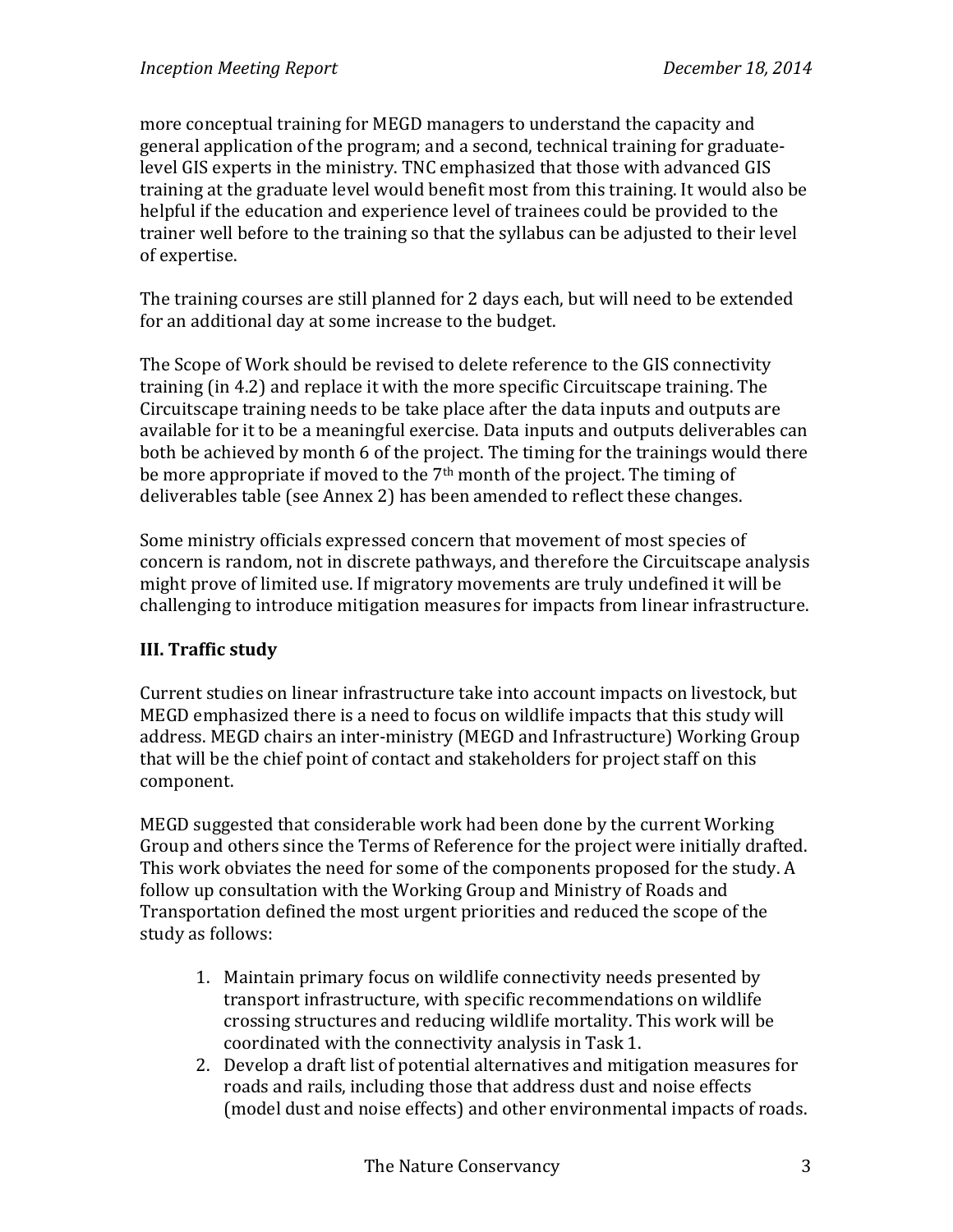- 3. Eliminate analysis of safety issues.
- 4. Eliminate transportation engineering analysis (logistical constraints on traffic).
- 5. Eliminate proposed traffic stakeholder workshop in Ulaanbaatar and associated report.
- 6. Eliminate research outputs on social and economic issues.

The budget for this task will be reduced to reflect the reduction in outputs.

### **IV. Soil Assessment Training**

MEGD expressed a high degree of support for the soil assessment training, emphasizing that it was needed to help them establish baselines and monitoring protocols for active mine sites and mine reclamation sites. The ministry requested that the training be national in scope, and that the number of trainees be increased from the proposed 15 to 25 (at least one from each *aimag*) plus 3 from the ministry (28 total). To accommodate these additional staff while staying within budgetary constraints, it is recommended that only staff from Gobi *aimags* attend the field training in Tavan Tolgoi. Even so, the budget for this training will have to be increased to accommodate the additional trainees. The additional funds will come from the reduced budget for Task 3.

TNC requested that the educational background and experience of the trainees be provided to project soil expert Stephen Williams at least two months before the start of the training so that he can incorporate necessary adjustments to the syllabus. The ministry also agreed it would distribute the proposed syllabus to all the *aimag* soil inspectors for their input on which components of the curriculum they feel is most important and follow up with TNC and Dr. Williams on responses received.

The government also expressed interest in creation of a national soil map. TNC noted that this was a major undertaking, well beyond the scope of the project. They recommended MEGD consult with Dr. Williams to gain a better understanding of what might be involved in creating such a map.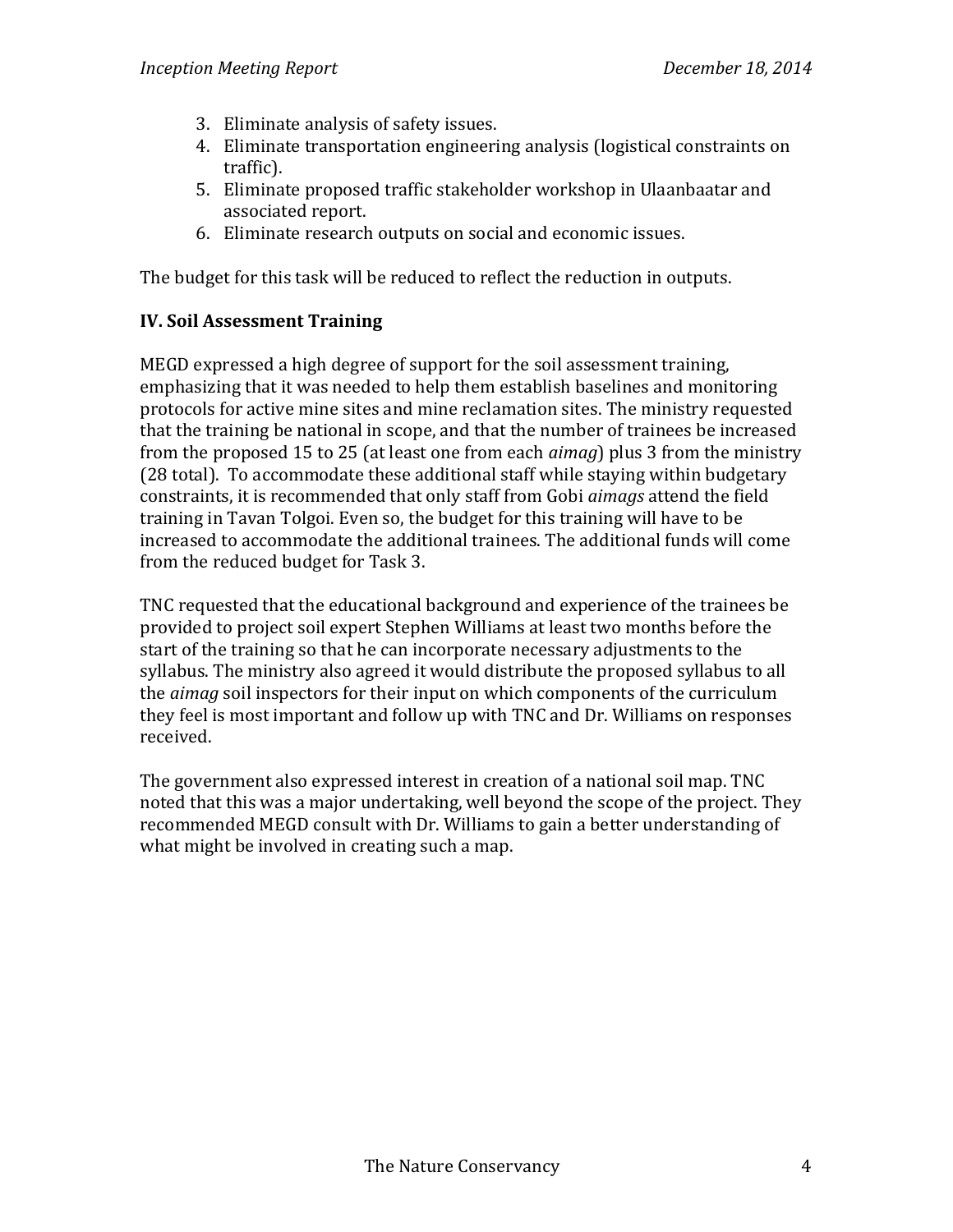| <b>Environment and Natural Resources Department, MEGD</b>     |                                                                                           |  |  |  |
|---------------------------------------------------------------|-------------------------------------------------------------------------------------------|--|--|--|
| Enkhbat D.                                                    | Director                                                                                  |  |  |  |
| Sarantsetseg B.                                               | Officer of Mining impacts to environment and mitigation policy<br>implementation,         |  |  |  |
| Erdenebayasgalan B.                                           | Officer of Underground resources restoration, and soil pollution<br>policy implementation |  |  |  |
| Onon Yo.                                                      | Officer of Wildlife policy implementation                                                 |  |  |  |
| Oyunbileg Kh.                                                 | Officer of Plants policy implementation                                                   |  |  |  |
|                                                               | <b>Green Development Policy Planning Department, MEGD</b>                                 |  |  |  |
| Khishigjargal Kh.                                             | Senior Officer of Green development policy planning                                       |  |  |  |
| Environmental assessment, and audition department, MEGD       |                                                                                           |  |  |  |
| Tsogtsaikhan P.                                               | Director of Environmental assessment, and audition                                        |  |  |  |
|                                                               | implementation                                                                            |  |  |  |
|                                                               |                                                                                           |  |  |  |
| <b>European Bank of Reconstruction and Development (EBRD)</b> |                                                                                           |  |  |  |
| Jeff Jeter                                                    | Senior environmental advisor                                                              |  |  |  |
| <b>The Nature Conservancy</b>                                 |                                                                                           |  |  |  |
| <b>Bruce McKenney</b>                                         | <b>Strategy Director, Development by Design</b>                                           |  |  |  |
| <b>Joe Kiesecker</b>                                          | Lead Scientist & Director, Development by Design                                          |  |  |  |
| Linda Krueger                                                 | Senior Policy Advisor                                                                     |  |  |  |
| James Oakleaf                                                 | <b>Conservation Geographer</b>                                                            |  |  |  |
| Enkhtuya Oidov                                                | Director, Mongolia Program                                                                |  |  |  |
| Galbadrakh Davaa                                              | Conservation Director, Mongolia Program                                                   |  |  |  |
| Bayarjargal Yunden                                            | Research Director, Mongolia Program                                                       |  |  |  |
| Binderya                                                      | Project Assistant, Mongolia Program                                                       |  |  |  |
| Oyunbaatar                                                    |                                                                                           |  |  |  |
| Naranzul Bazarsukh                                            | Project Officer, Mongolia Program                                                         |  |  |  |
| Munkhzul                                                      | Administrative Assistant, Mongolia Program                                                |  |  |  |
| Munkhbayar                                                    |                                                                                           |  |  |  |
| Tsogtsaikhan                                                  | GIS technician, Mongolia Program                                                          |  |  |  |
| Battsengel                                                    |                                                                                           |  |  |  |
|                                                               |                                                                                           |  |  |  |

## **Annex 1: List of Meeting Participants**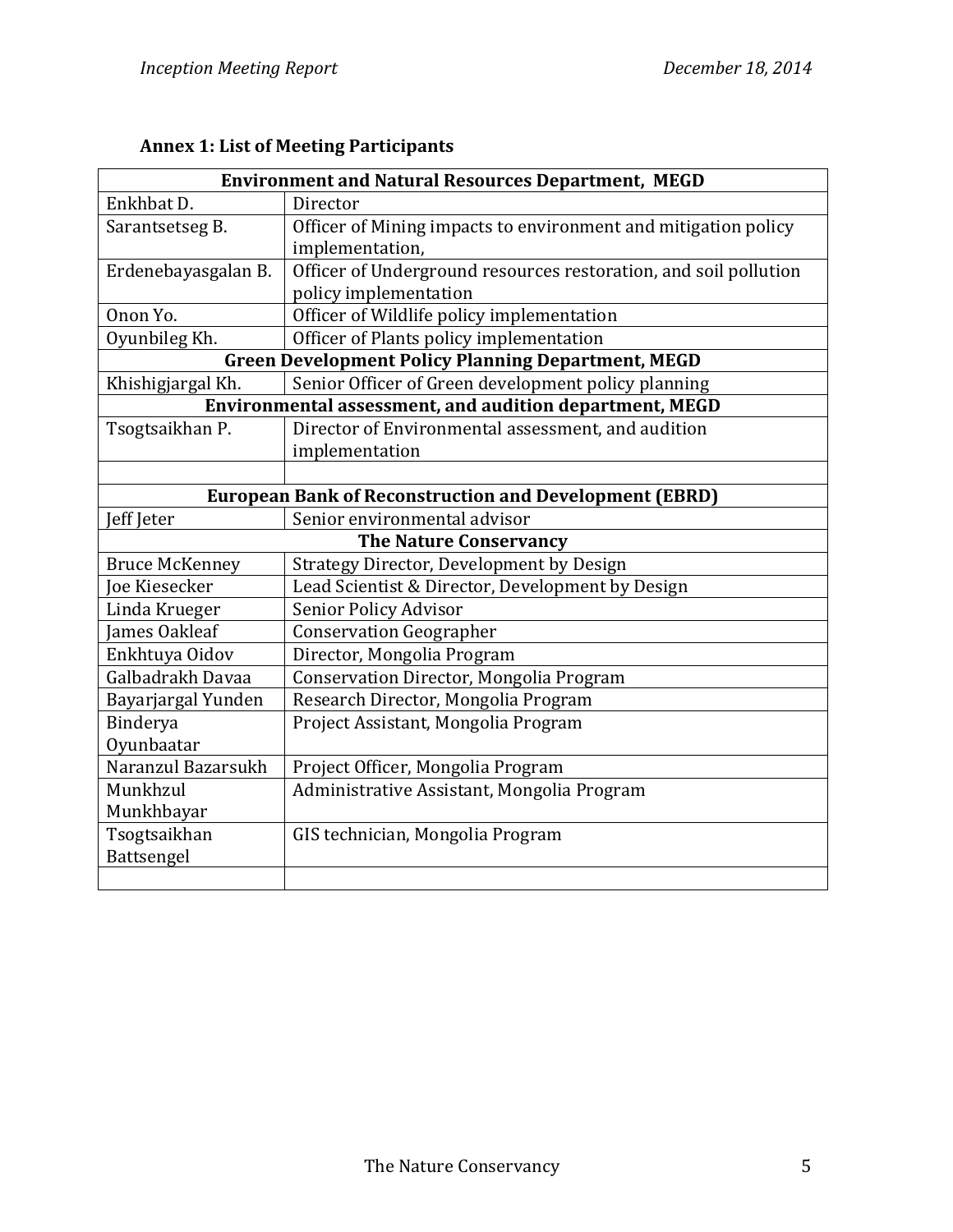| <b>Action / Report</b>                                                                                                                   | <b>Original Timing</b>                                                                                                                              | <b>Revised timeline</b>                                                                         | <b>Payment</b><br>schedule |
|------------------------------------------------------------------------------------------------------------------------------------------|-----------------------------------------------------------------------------------------------------------------------------------------------------|-------------------------------------------------------------------------------------------------|----------------------------|
| Schedule for kick-off<br>meeting                                                                                                         | Two weeks after<br><b>Contract Start Date</b>                                                                                                       | no change                                                                                       |                            |
| Inception report                                                                                                                         | Two weeks after the<br><b>Inception Workshop</b>                                                                                                    | no change                                                                                       | $\mathbf{1}$               |
| Monthly progress<br>reports (two pages)                                                                                                  | Within seven working<br>days following the<br>end of each full month<br>of the Contract period<br>including the below<br>task specific<br>documents | no change                                                                                       | all                        |
| First workshop on GIS<br>and review (task 4.1<br>and 4.2) [revise to:<br>Connectivity/Circuitsc<br>ape workshops and<br>report $(4.2)$ ] | Month 4-5                                                                                                                                           | Month 7 for 4.2<br>(Circuitscape) -- both<br>workshops; Month<br>13 for 4.1 (both<br>workshops) | 1, 4                       |
| Training course on<br>evaluation of soil and<br>review report (task<br>4.3)                                                              | Month 4-5                                                                                                                                           | Months 9-10 (soil<br>field course must be<br>done in summer<br>months)                          | 3                          |
| Data standards and<br>procedures document<br>$(task 1 b)$                                                                                | Month 6                                                                                                                                             | Month 8                                                                                         | 2                          |
| Data inputs for<br>corridor analysis (task<br>1a)                                                                                        | Month 7                                                                                                                                             | Month <sub>5</sub>                                                                              | $\mathbf{1}$               |
| Application<br>development plan<br>documentation on<br>what has been decided<br>to create application<br>$(task 1 b)$                    | Month 8                                                                                                                                             | no change                                                                                       | 2                          |
| Second workshop on<br>GIS and review report<br>(tasks 4.1 and 4.2)<br>[revised to: Mitigation                                            | Month 8-9                                                                                                                                           | Month 7 for 4.2<br>(Circuitscape);<br>Month 13 for 4.1<br>(both workshops)                      | 1,4                        |

# **Annex: Revised outputs and deliverables Table**